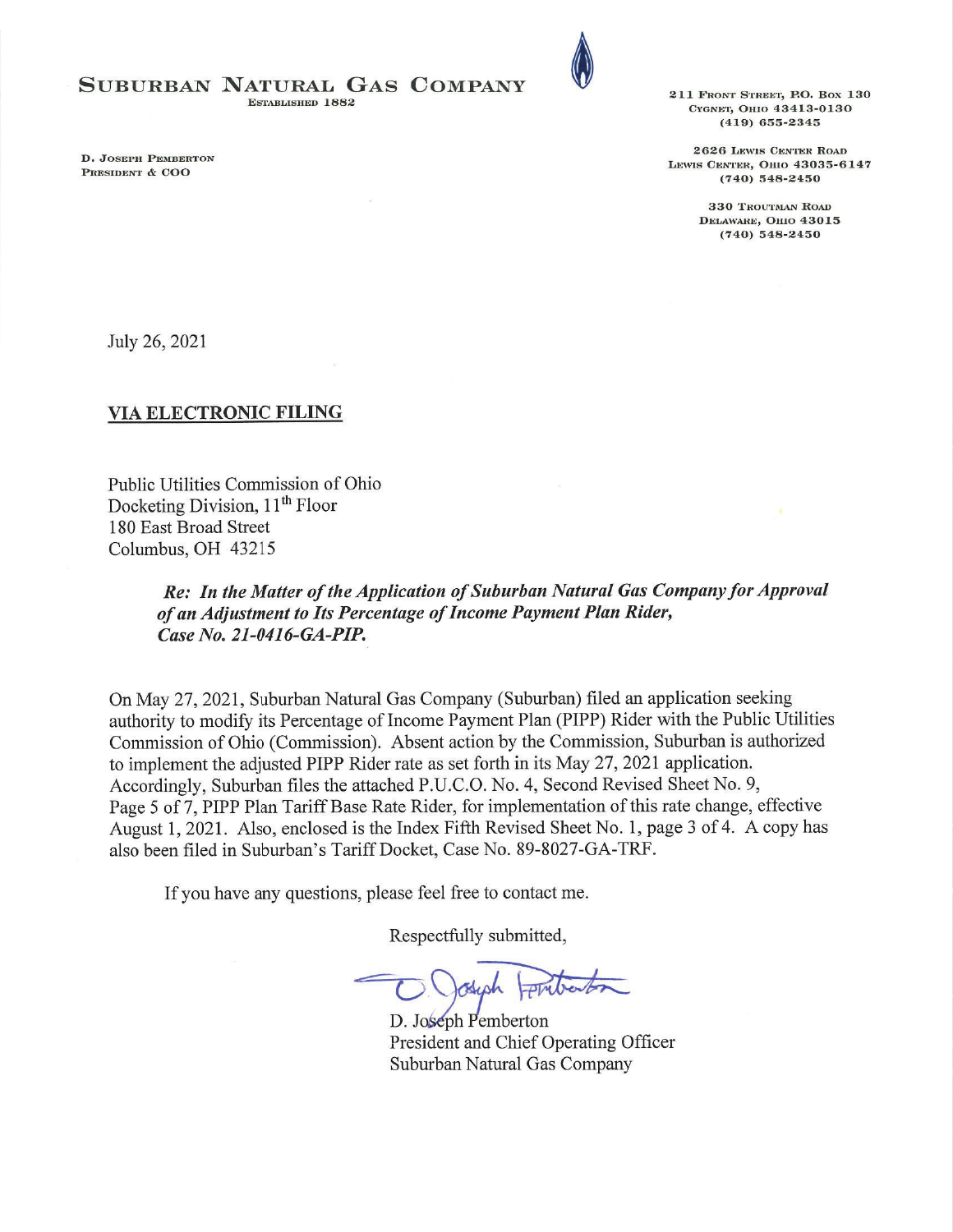## P.U.C.O. NO. 4 (Cancels P.U.C.O. No. 3) Tariff for Natural Gas Service

 $\mathcal{L}_\mathcal{L} = \{ \mathcal{L}_\mathcal{L} = \{ \mathcal{L}_\mathcal{L} = \{ \mathcal{L}_\mathcal{L} = \{ \mathcal{L}_\mathcal{L} = \{ \mathcal{L}_\mathcal{L} = \{ \mathcal{L}_\mathcal{L} = \{ \mathcal{L}_\mathcal{L} = \{ \mathcal{L}_\mathcal{L} = \{ \mathcal{L}_\mathcal{L} = \{ \mathcal{L}_\mathcal{L} = \{ \mathcal{L}_\mathcal{L} = \{ \mathcal{L}_\mathcal{L} = \{ \mathcal{L}_\mathcal{L} = \{ \mathcal{L}_\mathcal{$ 

# **RULES AND REGULATIONS GOVERNING THE DISTRIBUTION AND SALE OF NATURAL GAS**

| <b>INDEX</b>                                |                     |                       |
|---------------------------------------------|---------------------|-----------------------|
|                                             | <b>SHEET NUMBER</b> | <b>EFFECTIVE DATE</b> |
| <b>Large General Transportation Service</b> |                     |                       |
| Definitions                                 | 8                   | September 30, 2019    |
| Applicability                               | 8                   | September 30, 2019    |
| Term                                        | 8                   | September 30, 2019    |
| Maximum Usage Charge                        | $\,$ $\,$           | September 30, 2020    |
| Maximum Customer Charge                     | 8                   | September 30, 2020    |
| Riders                                      | 8                   | September 30, 2020    |
| Capacity                                    | 8                   | September 30, 2019    |
| Unaccounted-for Gas                         | 8                   | September 30, 2019    |
| Imbalances                                  | 8                   | September 30, 2019    |
| Best Efforts Monthly Balancing Service      | 8                   | September 30, 2019    |
| Title to Gas                                | 8                   | September 30, 2019    |
| Record Keeping and Meter Reading            | 8                   | September 30, 2019    |
| Gas Quality                                 | $\,$ $\,$           | September 30, 2019    |
| Demand Charge                               | 8                   | September 30, 2019    |
| Interruptible Transportation Service        | $\,$ $\,$           | September 30, 2019    |
| General Terms and Conditions                | 8                   | September 30, 2019    |
| <b>Riders</b>                               |                     |                       |
| Uncollectible Expense Rider                 | 9                   | August 1, 2021        |
| Infrastructure Replacement Program Rider    | 9                   | September 30, 2019    |
| Energy Efficiency Program Rider             | 9                   | July 1, 2021          |
| Ohio Mcf Tax Rider                          | 9                   | September 30, 2019    |
| Percentage of Income Payment Plan Rider     | 9                   | August 1, 2021        |
| Uniform Purchased Gas Adjustment Rider      | 9                   | September 30, 2019    |
| Gross Receipts Excise Tax Rider             | 9                   | September 30, 2019    |
| Tax Cuts and Jobs Act Rider                 | $9-A$               | September 30, 2020    |
| <b>Miscellaneous Charges</b>                |                     |                       |
| Reconnection Charge                         | 10                  | September 30, 2019    |
| Dishonored Check and ACH Return Charge      | 10                  | September 30, 2019    |
| Field Collection Charge                     | 10                  | September 30, 2019    |
| Late Payment Charge                         | 10                  | September 30, 2019    |
| Tie-in Charge                               | 10                  | September 30, 2019    |
| Theft of Service/Tampering                  |                     |                       |
| Investigation Charge                        | 10                  | September 30, 2019    |
| Issued: 07/26/2021                          |                     | Effective: 08/01/2021 |

In accordance with the Public Utilities Commission of Ohio Opinion and Order and subsequent authority<br>Order Dated: 07/14/2021 and entry dated 5/27/2021 Case No. 21-0

Case No. 21-0316-GA-UEX and Case No 21-0416-GA-PIP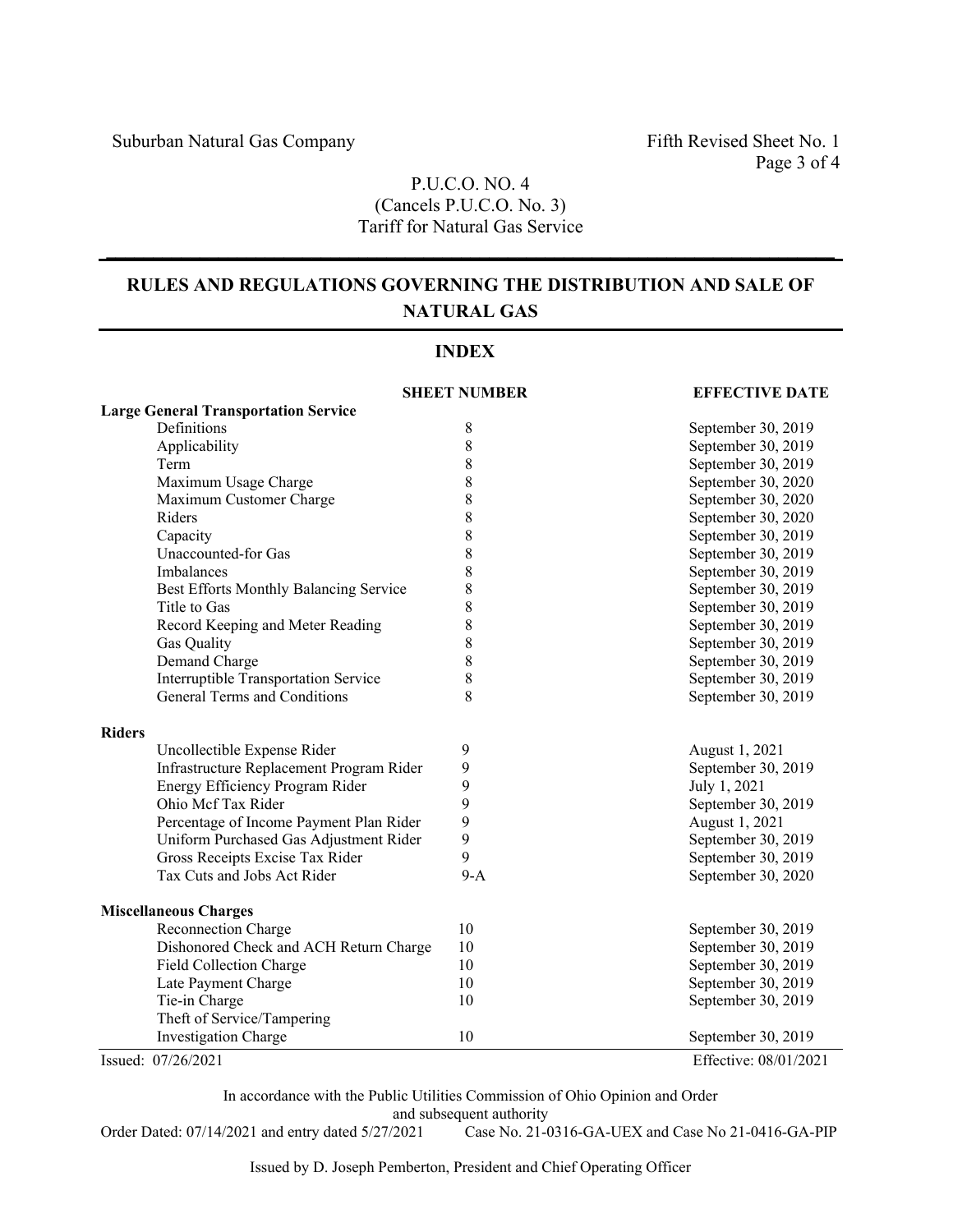Page 5 of 7

## P.U.C.O. NO. 4 (Cancels P.U.C.O. No. 3) Tariff for Natural Gas Service

# **RULES AND REGULATIONS GOVERNING THE DISTRIBUTION AND SALE OF NATURAL GAS**

**\_\_\_\_\_\_\_\_\_\_\_\_\_\_\_\_\_\_\_\_\_\_\_\_\_\_\_\_\_\_\_\_\_\_\_\_\_\_\_\_\_\_\_\_\_\_\_\_\_\_\_\_\_\_\_\_\_\_\_\_\_\_\_\_\_\_\_\_\_\_\_\_\_\_\_\_\_\_** 

### **PIP Plan Tariff Base Rate Rider ("PIPP")**

### **Applicability:**

To sales of all Customers.

### **Description:**

A PIP Plan base rate rider credit of \$0.0566212 per Mcf will apply to all tariff volumes of applicable Customers.

This rider is updated annually, including reconciliation for any over- or under-collections. The PIPP Rider may also include Customer refunds if the Commission or the Supreme Court of Ohio determines, as a result of the Commission's biennial audit of the rider, that Suburban's PIPP Rider was unlawful or unreasonable or included imprudent amounts.

Issued: 07/26/21 Effective: 08/01/2021

In accordance with the Public Utilities Commission of Ohio Opinion and Order and subsequent authority<br>  $7/2021$  Case Nos. 08-947-GA-ABN & 21-416-GA-PIP Order Dated: 06/29/2011 & Entry Dated: 05/27/2021

Issued by D. Joseph Pemberton, President and Chief Operating Officer